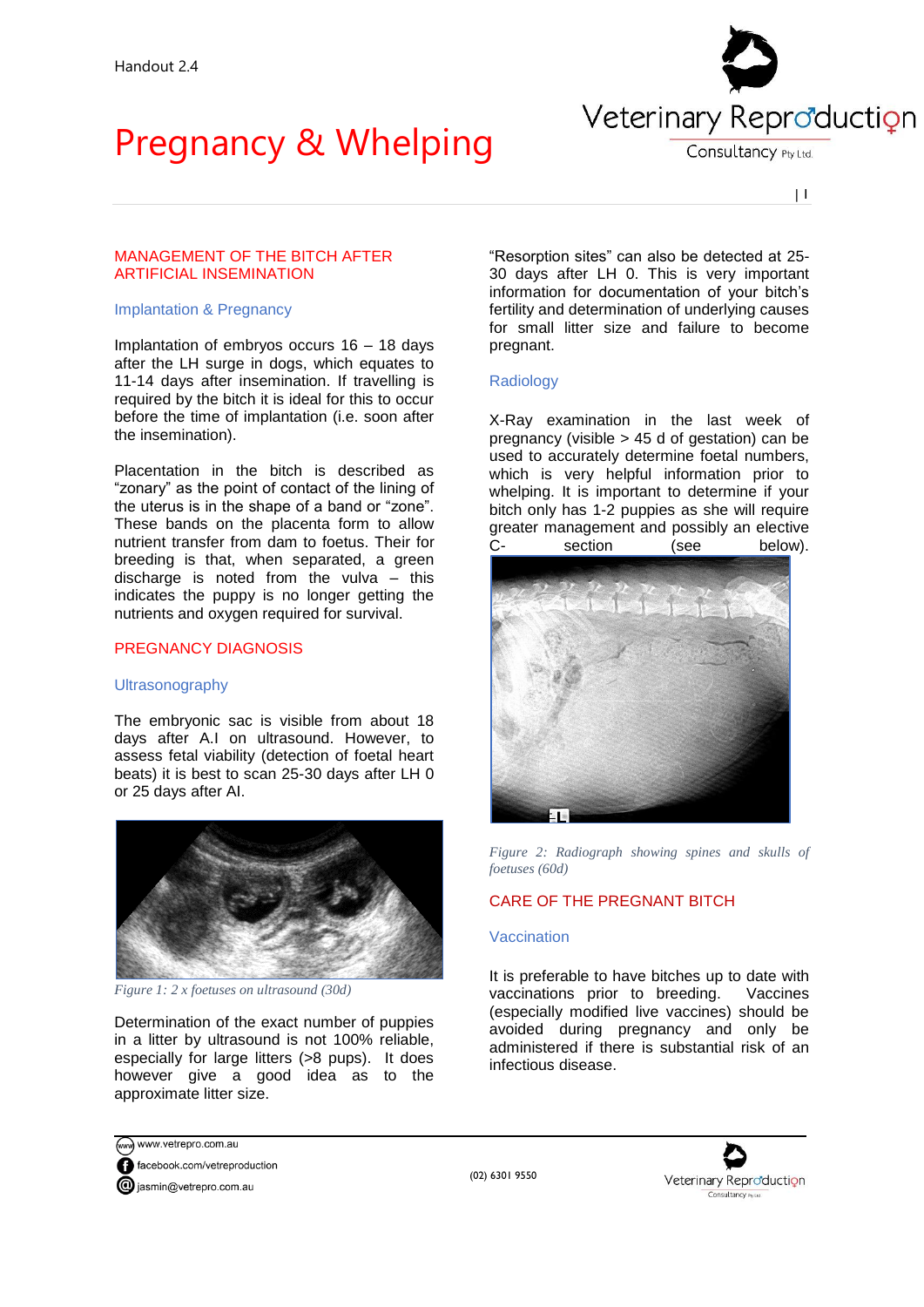

Consultancy Pty Ltd.

# **Worming**

It is advisable to worm the pregnant bitch 2 weeks prior to her due date, 2 days post whelp and 2 weeks post whelp to prevent spread of intestinal worms to the litter. Ensure the wormer used is licensed for use in pregnant bitches. If you have any concerns please read the label or contact VRC. Puppies should be vaccinated once strong enough (usually from 2-3w of age).

## **Housing**

It is particularly important during the last 3 weeks of gestation that your bitch is housed in familiar surroundings with minimal exposure to pathogens (viruses, bacteria, parasites). These can be introduced by other dogs or humans and can cause abortion, stillbirths and neonatal death.

### Nutritional Requirements

The most common error is to overfeed bitches during early pregnancy and underfeed during lactation. During the 1<sup>st</sup> month of gestation bitches should be fed their regular amount of a commercial, maintenance diet. We recommend Hills or Royal Canin.

During the last month of gestation, food intake should gradually increase by 30 - 40% (depending on foetal numbers). Introduction of a commercial puppy food should commence at this time via gradual introduction of the diet over 1-2 weeks.

Multiple small meals are the best way for your bitch to get all her nutritional requirements as her stomach capacity may be reduced.

Supplementation with Folic Acid (aka Folate) is recommended from the time of breeding until day 40 gestation, particularly in brachycephalic breeds, with its administration shown to reduce the incidence of cleft palate deformities in puppies. It is not recommended to supplement your bitch with any other additional nutrients, vitamins or minerals during pregnancy as this unbalances the nutrition provided by the commercial diet and may adversely affect your bitch and the pups. It is particularly important not to supplement your bitch's diet with calcium.

### Exercise

Moderate exercise is to be encouraged throughout gestation to maintain your bitch's body condition. It is important for a successful and complication free whelping that your bitch is fit and not fat.

## Drug Administration during Gestation

Ideally you should avoid any drug administration during your bitch's gestation period. If your bitch requires medication for a pre-existing condition or for an illness that arises during pregnancy please discuss this with us at VRC. It is particularly important to avoid the use of steroids.

## Predicting the Onset of Labour

Being prepared and well organised prior to your bitch's whelping will help predict, reduce and efficiently and successfully manage any complications that may arise. This is especially important if your bitch has a history of "dystocia" or problems at whelping. Tools used to predict this onset include:

### 1. Breeding Dates

(02) 6301 9550

Labour may begin anywhere from 57 to 72 days from the 1st day of mating if no progesterone timing has occurred.

## 2. Behaviour and Lactation

Bitches can start 'nesting' 5-7 days prior to giving birth. The onset of lactation can occur anytime from 2 weeks to just prior OR after whelping.

www.vetrepro.com.au facebook.com/vetreproduction iasmin@vetrepro.com.au

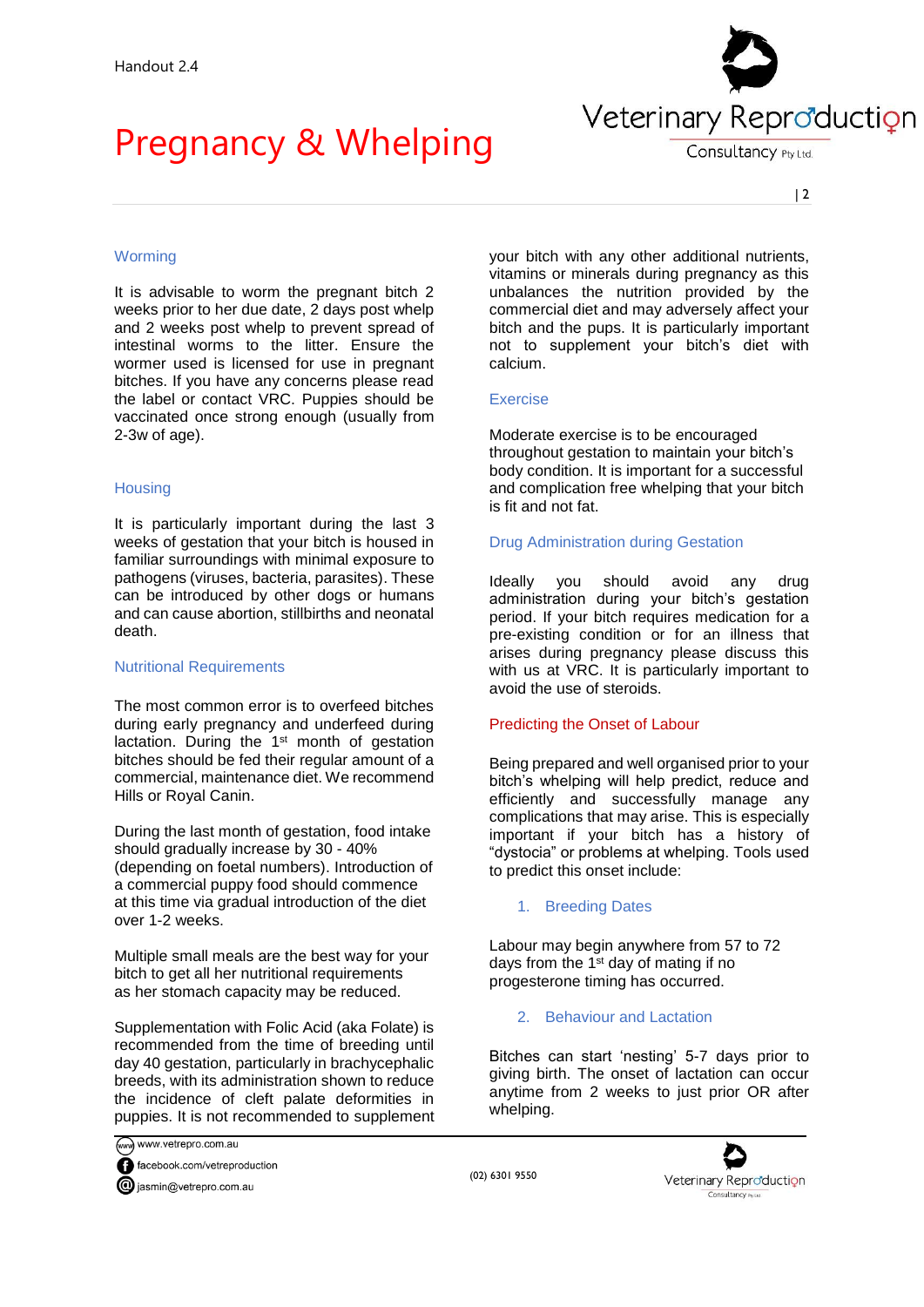

Consultancy Pty Ltd.

| 3

## 3. LH Surge (LH 0)

Labour begins after 65 +/- 1 days from the LH 0 date in most breeds. (If we have undertaken accurate ovulation timing we will predict the whelping date using this information.)

## 4. Rectal Temperature

In 80% of pregnant bitches, a significant and abrupt temperature drop of  $>1^{\circ}$ C or below 37.5C will occur 12-24 hours prior to the onset of labour. To ensure the greatest likelihood of detecting this drop it is best to begin taking the bitch's rectal temperature twice daily at the same time every day for the week prior the expected due date.

## 5. Serum Progesterone

Progesterone concentration acutely drops to <2ng/ml 24 hours prior to the onset of parturition and can be vital in ensuring bitches are ready to proceed with labour if a C section is thought to be indicated. Monitoring of this drop should be evaluated via communication with VRC as it does not occur in all litters and is especially uncommon in small litters of 1-2 pups.

## PREPARATION FOR WHELPING

### Whelping Kit

In preparation for whelping it is advisable to be prepared for all circumstances with a whelping kit containing:

- Examination gloves
- Sterile lubricant
- Small scales
- Puppy collars (to identify puppies for weigh-ins and monitoring)
- Clean, warm towels
- Heat pads/hot water bottles
- Paper towels

# Whelping Area (e.g. Fig 3)

- A familiar environment
- Free from draft, moisture, excessive cold or heat
- Clean & disinfected
- Minimal traffic; Minimize any contact with visitors or other dogs
- Introduce pregnant bitch to the whelping area 7-10 days prior to her predicted whelping due date
- Rails (as pictured) to prevent both puppy escapees and the opportunity for the dam to crush or suffocate the pups.



*Figure 3: Example of whelping box*

## MANAGING PARTURITION & LABOUR

It is important to be familiar with the normal events/stages of whelping so that you are then able to recognise the early signs of "dystocia" and seek immediate veterinary advice/assistance to prevent loss of neonates.

It is very important that the bitch has minimal external disturbance (including by you the owner) prior to and during whelping as interference can delay the delivery of pups and result in an increased number of "stillbirths".

## Stage 1

The cervix starts to dilate and synchronous uterine contractions move the pups into the birth canal. These uterine contractions are not visible externally.

www.vetrepro.com.au facebook.com/vetreproduction **@** jasmin@vetrepro.com.au

(02) 6301 9550

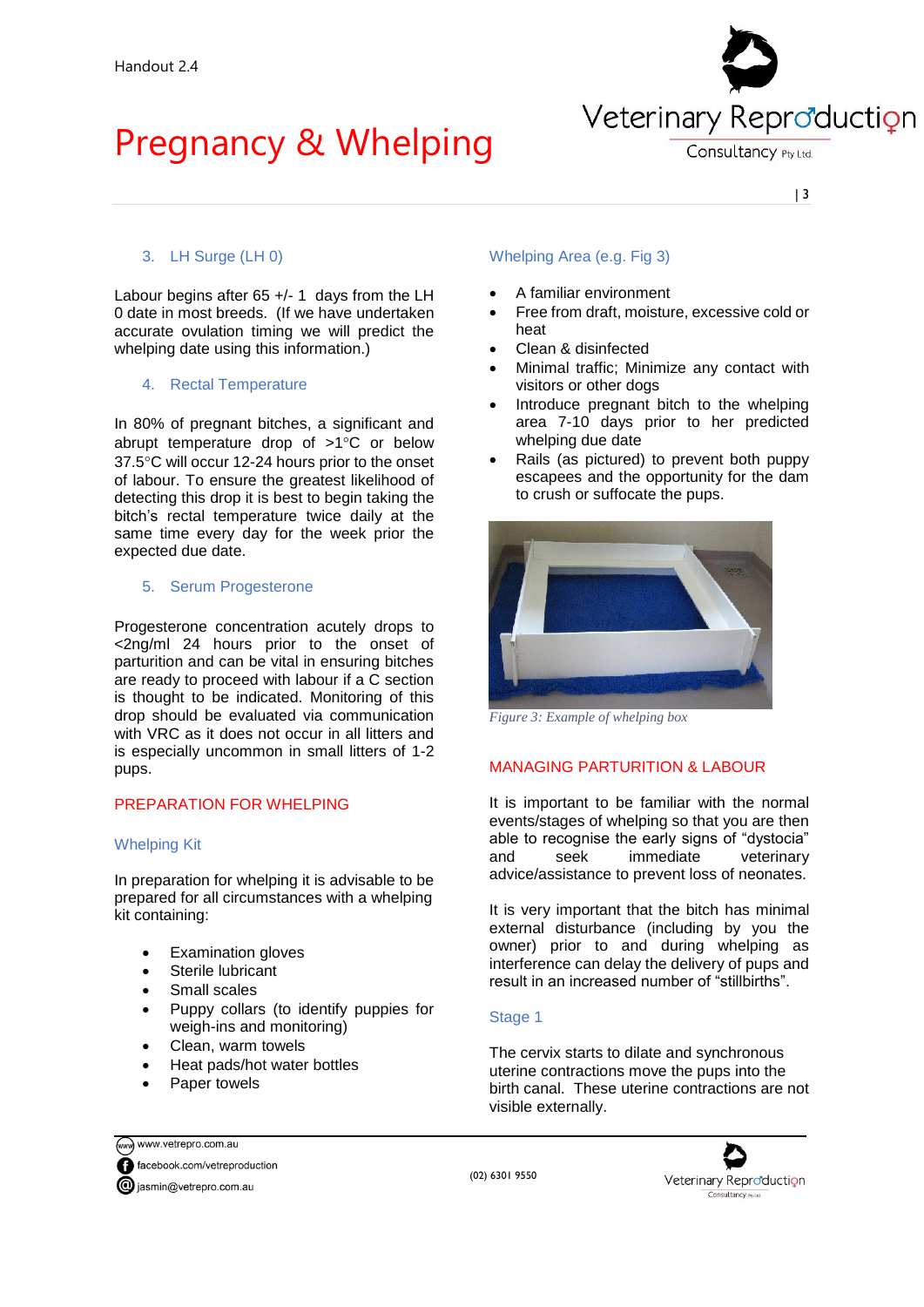

Consultancy Pty Ltd.

| 4

This stage may be associated with restlessness, panting, shivering, apprehension (especially in a maiden bitch), inappetence and nesting behaviour. This stage usually lasts approximately 12 hours.

## Stage 2

The cervix is fully dilated and strong, visible abdominal contractions/straining results in the passage of pups through the birth canal and rupture of the "allantoic sac" producing clear foetal fluids. The first pup is usually delivered within 15 minutes after the onset of strong abdominal contractions. On average 1 pup is delivered every ½ to 1 hour but there is significant variation between breeds and individual bitches. 40% of pups are born backwards which is normal.

# Stage 3

The placenta is usually expelled 5-15 minutes after the delivery of each pup. Sometimes 2 or 3 pups will be delivered before the placentas are passed. It is important to account for each placenta as a retained placenta can make the bitch very sick (i.e. ensure  $#$  pups =  $#$  placentas passed).

## GUIDELINES FOR SEEKING VETERINARY ATTENTION DURING PARTURITION (IF…)

- 1 The bitch has **reached her due date for whelping without any signs of labour or temperature drop**. This is particularly important if she is pregnant with only 1-2 pups (determined by X-ray or ultrasound).
- 2 The first pup has not been born **within 20- 30 minutes after the onset** of strong and forceful abdominal contractions
- **3 Strong and frequent abdominal contractions** occur but fail to result in expulsion of a pup within **15-30 minutes.**
- 4 Weak or intermittent abdominal straining that fails to result in the birth of the first

www.vetrepro.com.au facebook.com/vetreproduction iasmin@vetrepro.com.au

puppy **within 2 hours or when the interval between the delivery of two pups in greater than 2 hours**.

5 A **green-blood tinged vulval discharge** without the birth of a pup or at any stage of pregnancy.

# POSTNATAL MANAGEMENT

## Care of the Bitch

Normal suckling by the pups causes the bitch to produce the hormone "oxytocin" which stimulates uterine contractions, involution and milk production. In some cases exogenous drug therapies may be required to assist in milk production and letdown. However, this should only be done under veterinary advice and supervision.

Take the bitch's temperature daily for 1–2 weeks following birth. An increased temperature may indicate an inflammatory or infectious process occurring in the mammary glands, uterus or can also be associated with the condition, "eclampsia".

It is important to check your bitch's mammary glands daily for any heat, pain, skin discolouration or the production of brown, puslike material from a teat or teats. Also check daily for any purulent or pungent vulval discharge.

It is normal for a bloody-brown, non-odorous discharge to be present from the vulva for 3 weeks post partum. However, in some cases this discharge can continue for longer (up to 3 months!).

The suckling bitch may need to eat three times her normal food intake to provide enough energy for milk production. She should continue to be fed her puppy food ad lib or at least 3 – 4 times daily until the puppies are weaned. Weigh the bitch weekly and observe closely for excessive weight loss.

(02) 6301 9550